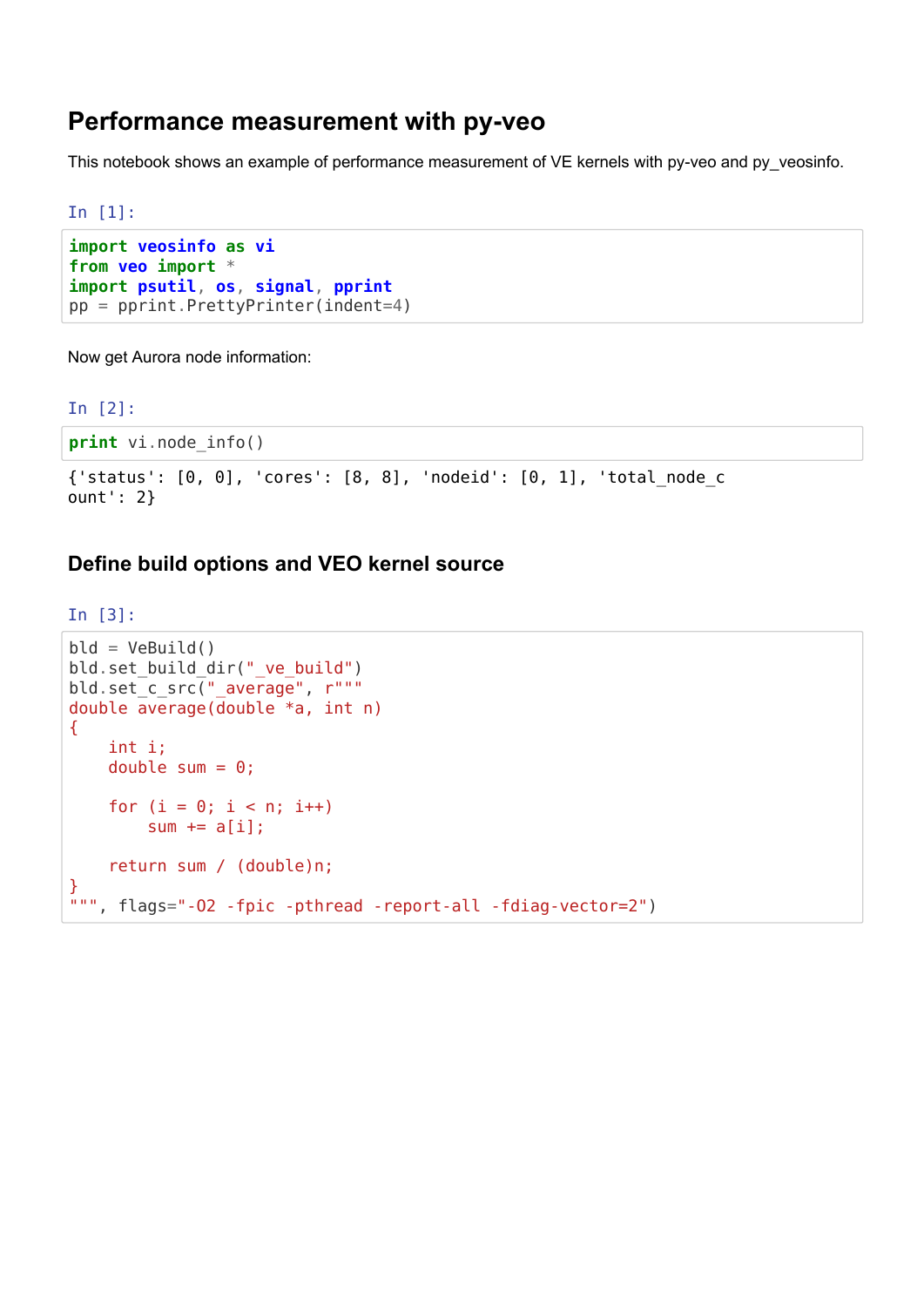In [4]: *#veorun\_name = bld.build\_veorun(flags="-O2 -fpic -pthread", verbose=True)* ve so name = bld.build  $so(flags="-02 -fpic -shared", verbose=True)$ /opt/nec/ve/bin/ncc -O2 -fpic -pthread -report-all -fdiag-vector=2 -c \_average.c -o \_average.o ncc: vec( 101): \_average.c, line 7: Vectorized loop. ncc: vec( 126): average.c, line 8: Idiom detected.: Sum --------- NEC C/C++ Compiler (2.1.27) for Vector Engine Fri May 3 11:23: 02 2019 FILE NAME: \_average.c FUNCTION NAME: average DIAGNOSTIC LIST LINE DIAGNOSTIC MESSAGE 7: vec( 101): Vectorized loop. 8: vec( 126): Idiom detected.: Sum NEC C/C++ Compiler (2.1.27) for Vector Engine Fri May 3 11:23: 02 2019 FILE NAME: \_average.c FUNCTION NAME: average FORMAT LIST LINE LOOP STATEMENT 2: double average(double \*a, int n) 3: { 4: int i; 5: double sum = 0; 6: 7:  $V$ ------> for  $(i = 0; i < n; i++)$ <br>8:  $V$ ------ sum += a[i]:  $sum$  +=  $a[i]$ ;  $Q_{\cdot}$  10: return sum / (double)n; 11: } -------- compile \_average -> ok /opt/nec/ve/bin/ncc -O2 -fpic -shared -o \_ve\_build/\_average.so \_ve\_

## **Create VEO process, context, load VEO kernel as library**

In [5]:

build/\_average.o

otids = set([\_thr.id **for** \_thr **in** psutil.Process().threads()])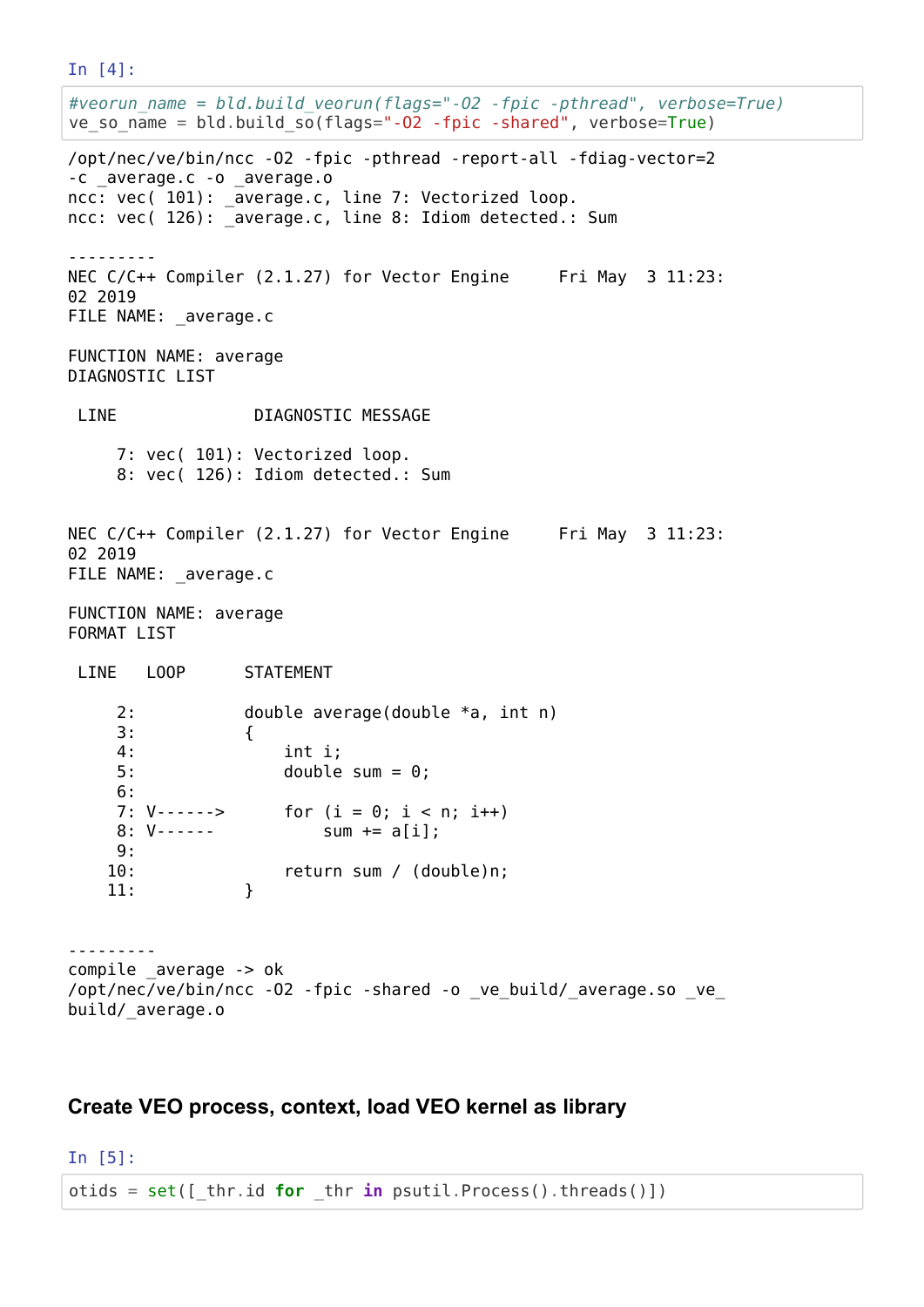In [6]:

```
nodeid = 0 # VE node ID
#print vi.cpu_info(0)
vi.metrics.ve_cpu_info_cache[nodeid] = vi.cpu_info(nodeid)
#proc = VeoProc(nodeid, veorun_bin=os.getcwd() + "/" + veorun_name)
proc = VeoProc(nodeid)
```
In [7]:

 $ctxt = proc.open context()$ 

In [8]:

```
lib = proc.load library(os.getcwd() + "/* + ve-so_name)#lib = proc.static_library()
lib.average.args_type("double *", "int")
lib.average.ret type("double")
```
Create a numpy array filled with random numbers

In [9]:

```
n = 128 * 1024 # length of random vector: 128k elements
a = np.random.randn(n)print("VH numpy average = %r" % np.average(a))
```

```
VH numpy average = 0.5001446878124531
```
## **submit async VE function request**

In [10]:

perf\_before = vi.ve\_pid\_perf(nodeid, ctxt.tid)

In [11]:

```
req = lib-average(ctxt, OnStack(a), n)avg = req.wait result()print("VE kernel average = %r" % avg)
```
VE kernel average = 0.5001446878124531